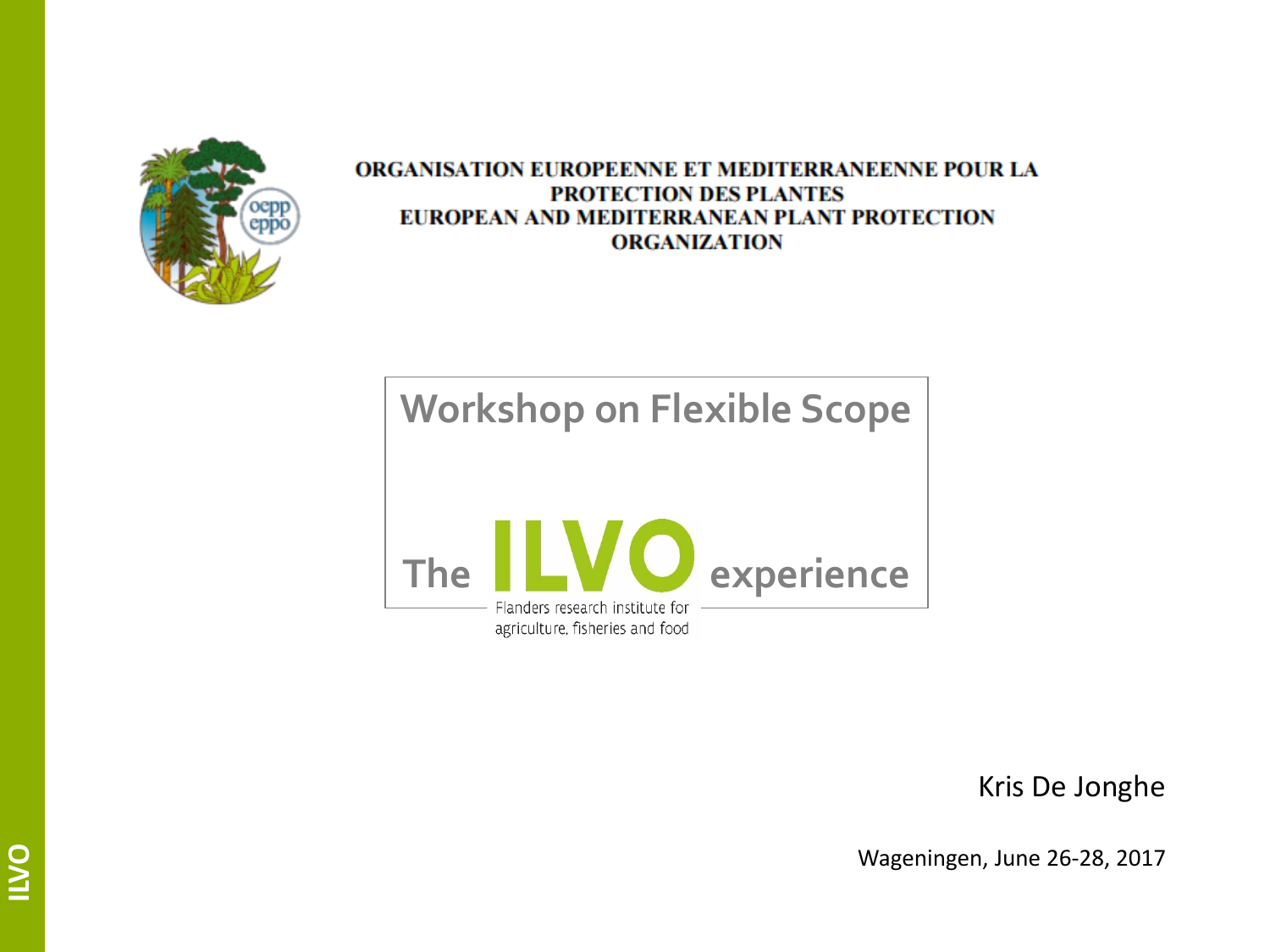

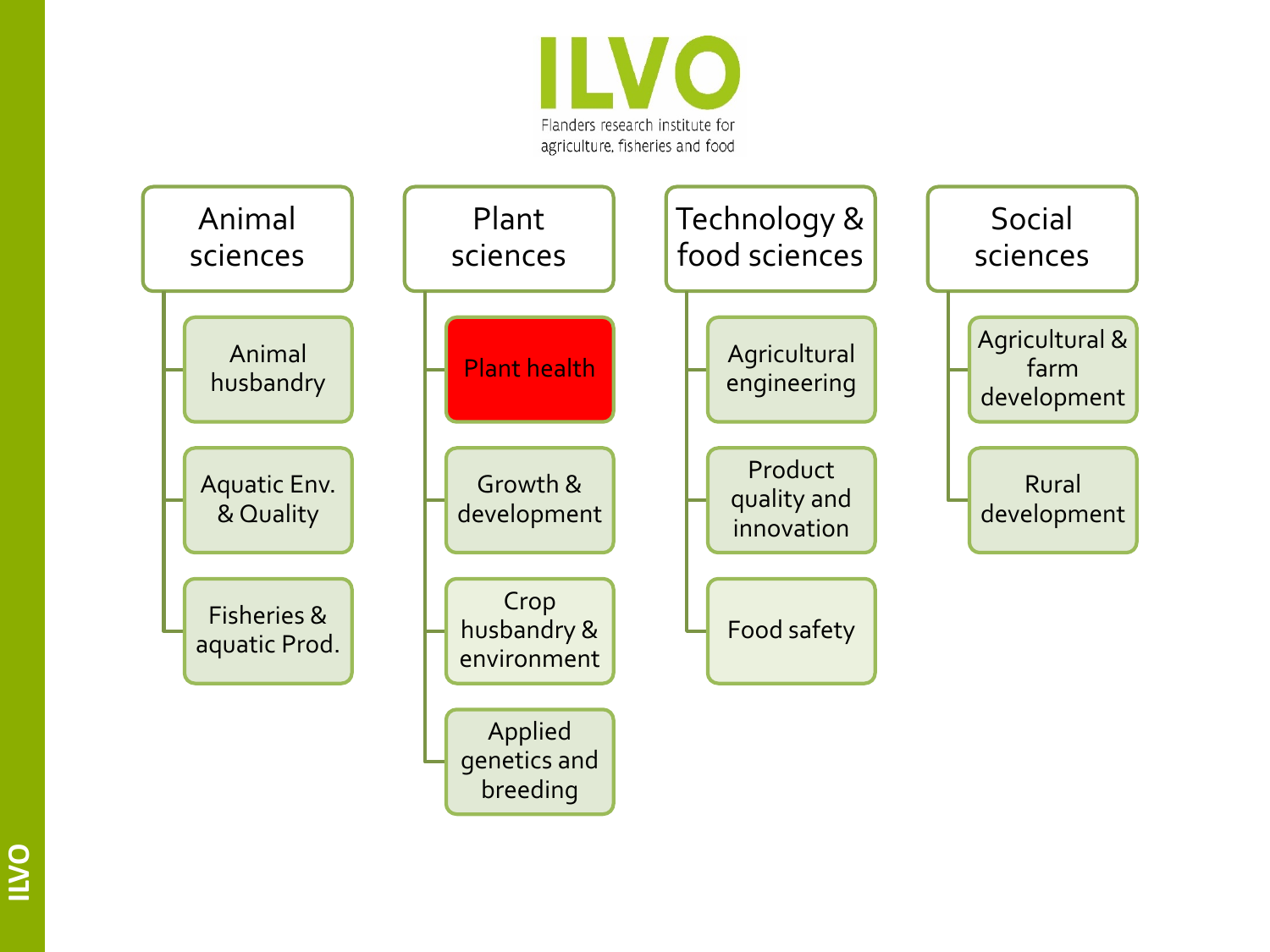## **Diagnostic Centre for Plants – General structure**

**Detection of quarantine and regulated organisms (→ NPPO)** 

**Diagnostics for professional growers, field research stations, extension workers, managers of forests & (open) green spaces, private persons, etc.**



**Bacteriology Entomology** Johan Van Vaerenbergh



**Virology & phytoplasmology** Kris De Jonghe

Kurt Heungens

# **& Acarology**

Hans Casteels





**Mycology Nematology**

Nicole Viaene





**Quality Manager** Annemie Hoedekie (ass. Sven Inghelbrecht)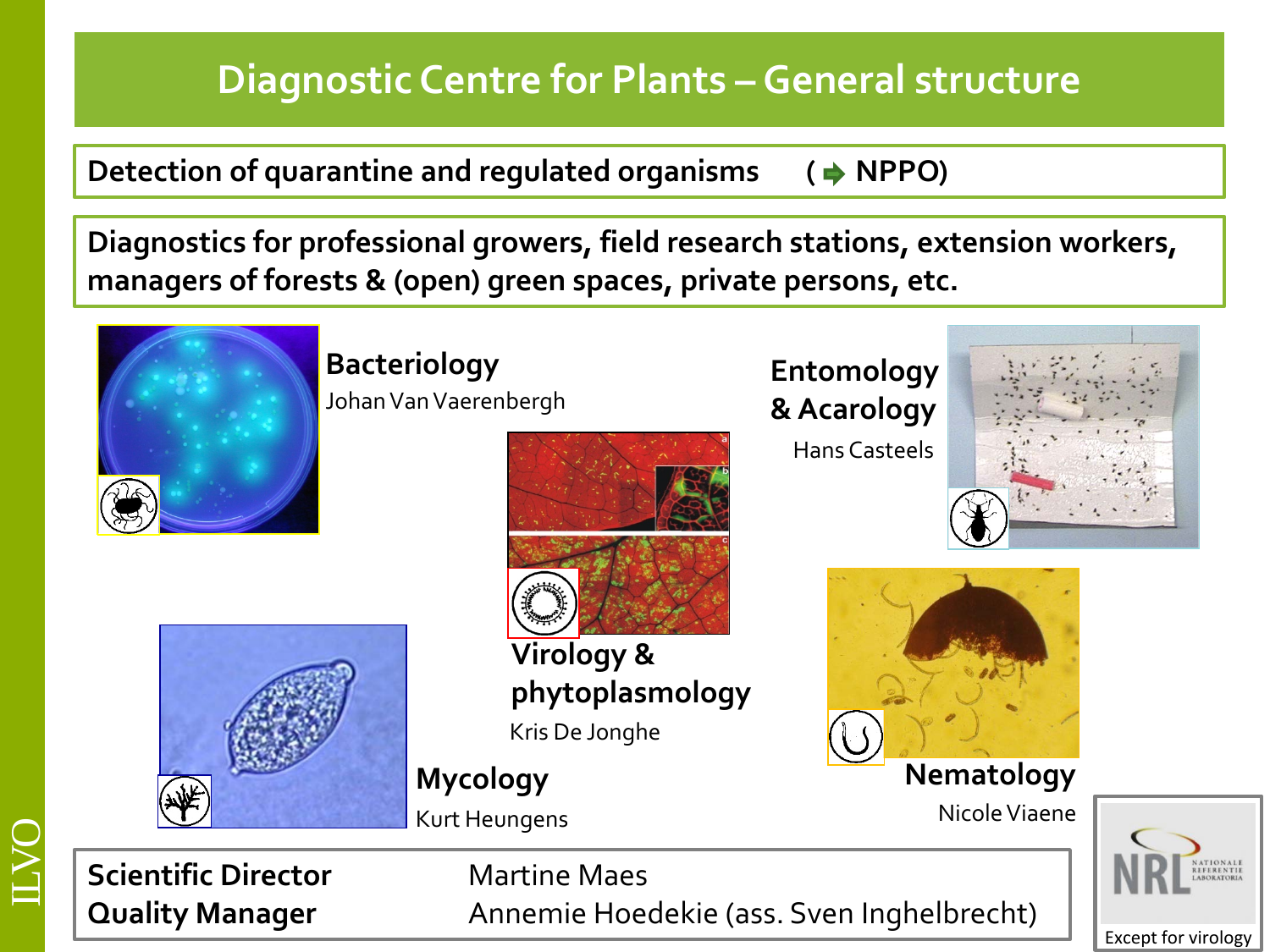#### **Diagnostic Centre for Plants – Quality management**

#### ISO 17025 accreditation:

| Organisme belge d'Accréditation<br>Belgische Accreditatieinstelling<br>Belgische Akkreditierungsstelle<br><b>Belgian Accreditation Body</b> | Accreditatiecertificaat nr. 340-TEST                                                                                                                                                                                         |
|---------------------------------------------------------------------------------------------------------------------------------------------|------------------------------------------------------------------------------------------------------------------------------------------------------------------------------------------------------------------------------|
| Signatory to EA, ILAC and IAF<br>Multilaleral Agreements                                                                                    |                                                                                                                                                                                                                              |
| Accreditatiebureau dat het beproevingslaboratorium                                                                                          | In uitvoering van de beschikkingen van het koninklijk besluit van 31 januari 2006 tot oprichting van BELAC, bevestigt het                                                                                                    |
|                                                                                                                                             | ILVO - EV<br>EIGEN VERMOGEN VAN HET INSTITUUT VOOR LANDBOUW- EN<br><b>VISSERIJONDERZOEK</b><br>Burg. Van Gansberghelaan, 92/1<br>9820 MERELBEKE - België                                                                     |
|                                                                                                                                             | Laboratorium : ILVO-Plant, EENHEID PLANT, DIAGNOSECENTRUM VOOR PLANTEN.<br>ILVO-Plant 96, Burg. Van Gansberghelaan 96, 9820 Merelbeke                                                                                        |
| accreditatievoorwaarden wordt nagegaan aan de hand van regelmatige toezichten.                                                              | de bekwaamheid bezit om de testen zoals beschreven in de bijlage, die integraal deel uitmaakt van dit certificaat,<br>overeenkomstig de criteria van de norm NBN EN ISO/IEC 17025:2005 uit te voeren. Het respecteren van de |
|                                                                                                                                             | De Voorzitster van het Accreditatiebureau BELAC.                                                                                                                                                                             |
| Uitgiftedatum<br>2016-03-17                                                                                                                 |                                                                                                                                                                                                                              |
| Geldigheidsdatum:<br>2021-04-07                                                                                                             | Nicole MEURÉE-VANLAETHEM                                                                                                                                                                                                     |
| De originele versie van dit certificaat is in het Frans.                                                                                    |                                                                                                                                                                                                                              |

In addition also certified for environmental management (ISO14001) : [ISO14001

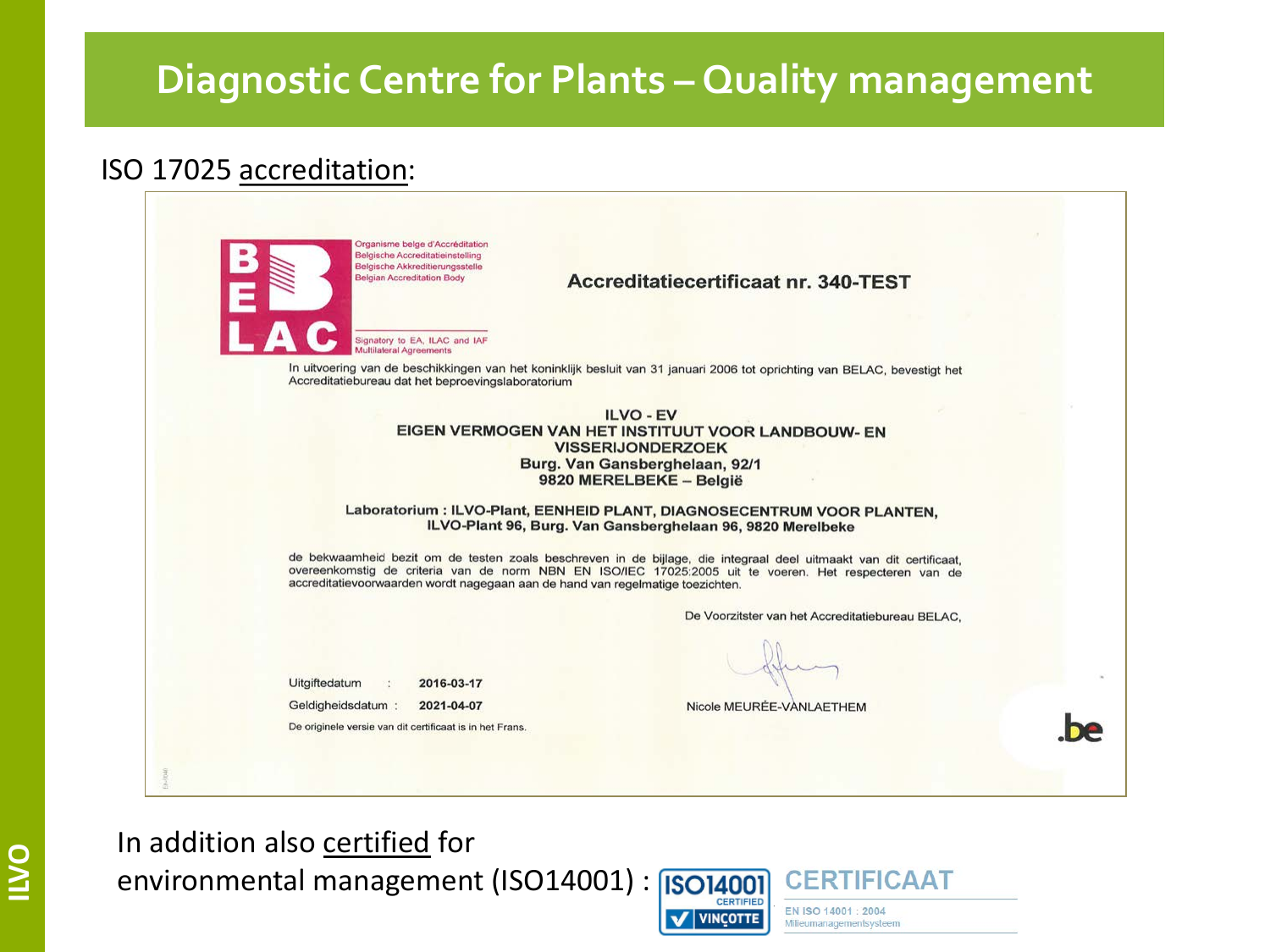| Matrix                             | Gemeten eigenschap                                      | Beschrijving beproevingsmethode                                                                                                                                                                                                                                         | Interne<br>testcode |
|------------------------------------|---------------------------------------------------------|-------------------------------------------------------------------------------------------------------------------------------------------------------------------------------------------------------------------------------------------------------------------------|---------------------|
| <b>ENTOMOLOGIE (Hans Casteels)</b> |                                                         |                                                                                                                                                                                                                                                                         |                     |
| <b>Planten</b>                     | Aantonen van adulte stadium van Thrips<br>palmi         | EPPO Diagnostic protocol PM 7/3 (1)<br>[EPPO Bulletin 31(2001), 53-60]<br>Isolatie met Berlese-trechter<br>Morfologische identificatie met binoculair/microscoop                                                                                                        | W03101              |
| <b>Planten</b>                     | Aantonen van tweede larven stadium Thrips<br>palmi      | Masahisa Miyazaki & Iwao Kuda, 1986. Descriptions of Thrips<br>larvae which are noteworthy on cultivated plants (Thysanoptera:<br>Thripidae). Akitu ISSN 0389-2751 New Series<br>Isolatie met Berlese-trechter<br>Morfologische identificatie met binoculair/microscoop | W03101              |
| Feromoonvallen                     | Aantonen van adulte stadium van Diabrotica<br>virgifera | EPPO Diagnostic protocol PM 7/36 (1)<br>[EPPO Bulletin 34 (2004), 289-293]<br>Detectie met rasterwerk 'Diabrotica'<br>Morfologische identificatie met binoculair                                                                                                        | W03104              |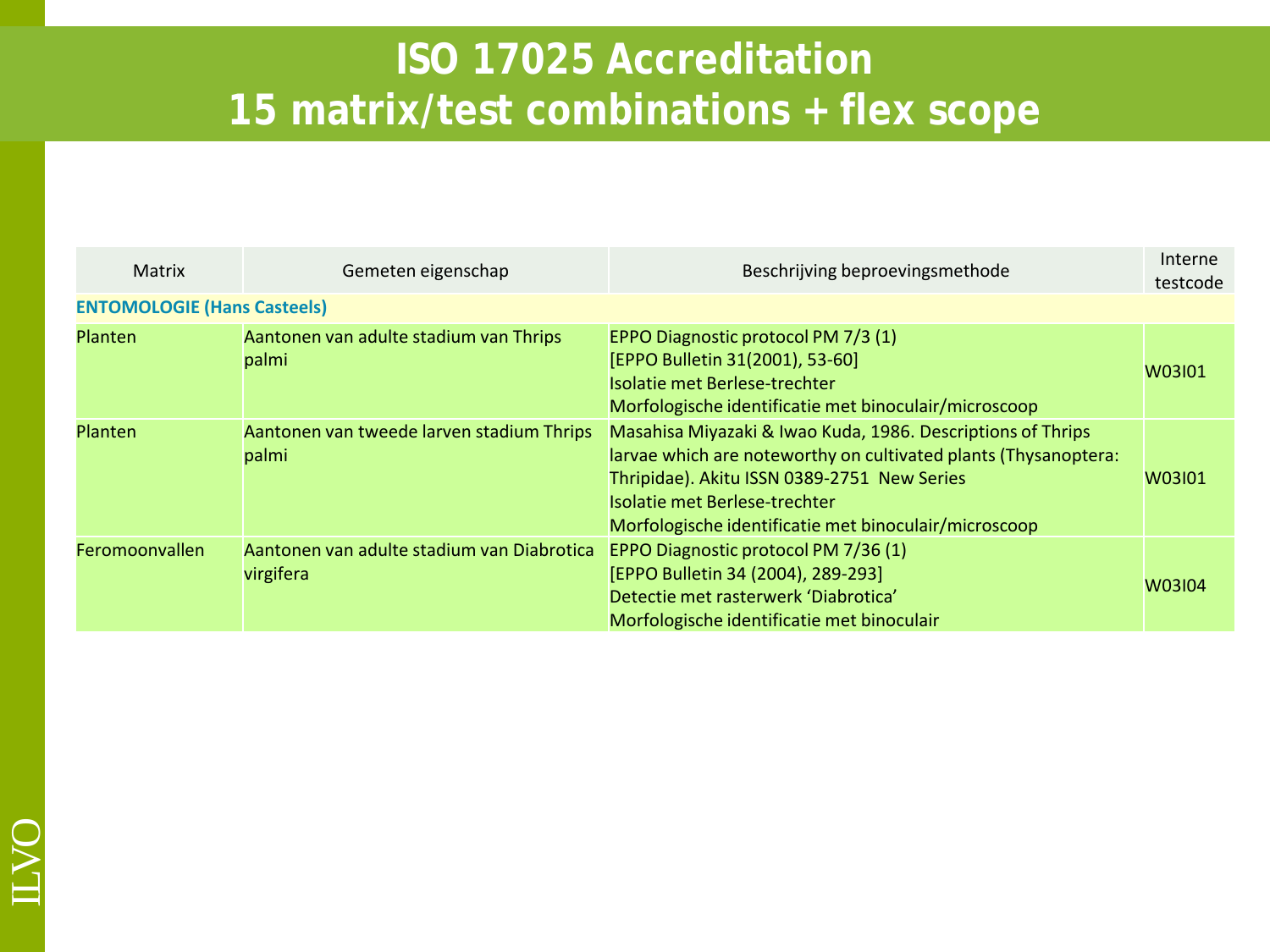| Matrix                           | Gemeten eigenschap                  | Beschrijving beproevingsmethode                                                                                                                                                                                                                                                                                                         | Interne<br>testcode |
|----------------------------------|-------------------------------------|-----------------------------------------------------------------------------------------------------------------------------------------------------------------------------------------------------------------------------------------------------------------------------------------------------------------------------------------|---------------------|
| <b>MYCOLOGIE (Kurt Heungens)</b> |                                     |                                                                                                                                                                                                                                                                                                                                         |                     |
| <b>Planten</b>                   | Aantonen van Phytophthora ramorum   | EPPO Diagnostic protocol PM 7/66 (1)<br>[EPPO Bulletin 36 (2006), 145-155 ]<br>Isolatie en morfologische identificatie d.m.v. uitplating en<br>microscopie.                                                                                                                                                                             | <b>W03S03</b>       |
| Planten                          | Aantonen van Phytophthora kernoviae | Brasier CM, Beales PA, Kirk SA, Denman S, Rose J (2005)<br>Phytophthora kernoviae sp. nov., an invasive pathogen causing<br>bleeding stem lesions on forest trees and foliar necrosis of<br>ornamentals in Britain. Mycological Research 109(8), 853-859<br>Isolatie en morfologische identificatie d.m.v. uitplating en<br>microscopie | W03S04              |
| Planten                          | Aantonen van Phytophthora kernoviae | EPPO Diagnostic Protocol 7/112 (1)<br>{EPPO Bulletin 43 (2013), 81-93}<br>Isolatie en morfologische identificatie d.m.v. uitplating en<br>microscopie                                                                                                                                                                                   | W03S04              |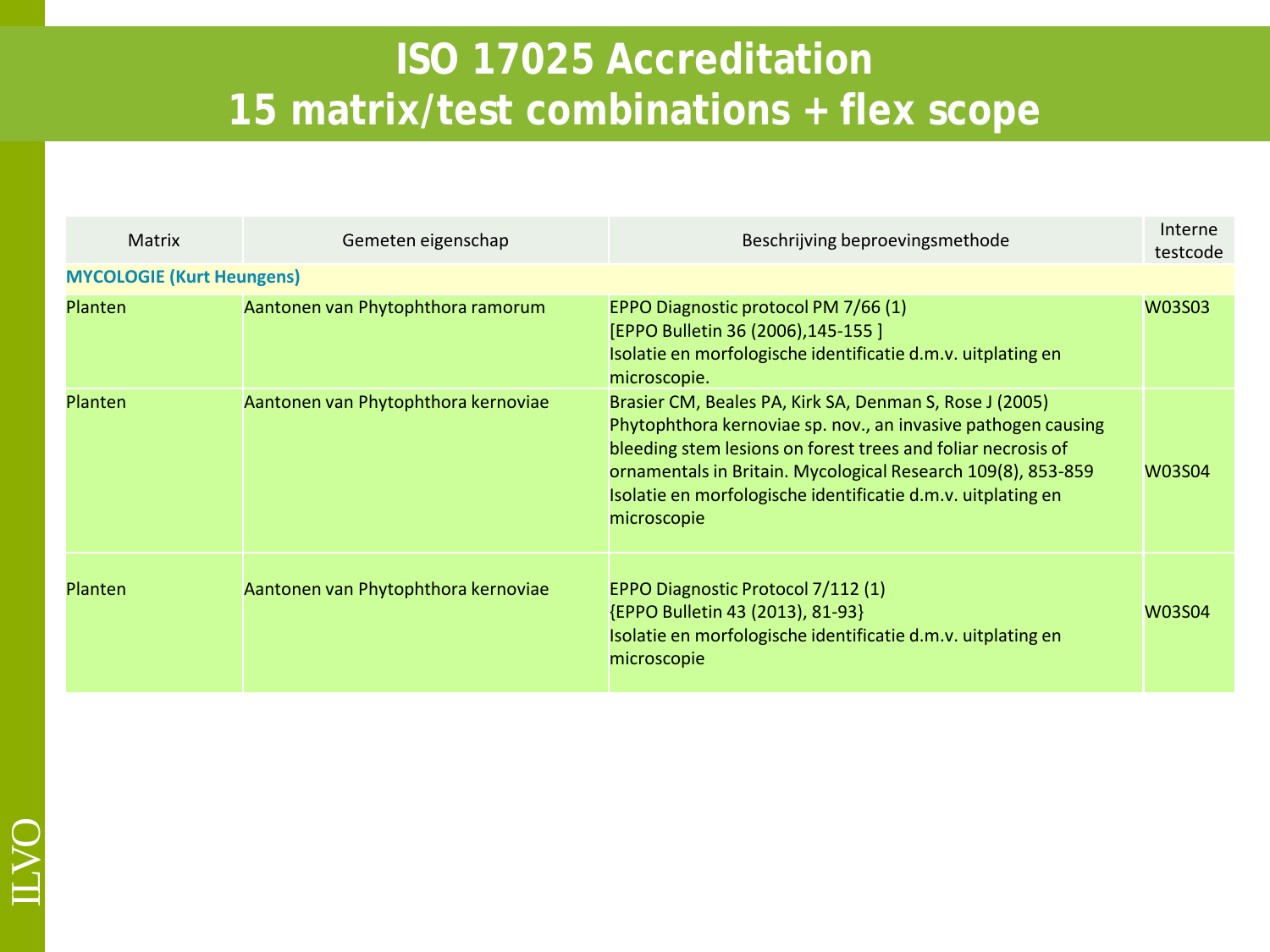| BACTENIOLOGIE (JUHAN VAN VAEI ENDERNI)   |                                                                                         |                                                                                                                                                                                                                        |               |
|------------------------------------------|-----------------------------------------------------------------------------------------|------------------------------------------------------------------------------------------------------------------------------------------------------------------------------------------------------------------------|---------------|
| Aardappelknollen                         | Aantonen van afwezigheid of<br>vermoedelijke aanwezigheid van                           | Richtlijn 2006/56/EG, Bijlage I (zonder confirmatie)                                                                                                                                                                   |               |
|                                          | Clavibacter michiganensis ssp.<br>sepedonicus                                           | Monstervoorbereiding                                                                                                                                                                                                   | <b>W03B03</b> |
|                                          |                                                                                         | Detectie d.m.v. immunofluorescentie microscopie                                                                                                                                                                        | <b>W03B04</b> |
|                                          |                                                                                         | Detectie d.m.v. PCR                                                                                                                                                                                                    | <b>W03B05</b> |
| Aardappelknollen                         | Aantonen van afwezigheid of<br>vermoedelijke aanwezigheid van<br>Ralstonia solanacearum | Richtlijn 2006/63/EG, Bijlage II (zonder confirmatie)                                                                                                                                                                  |               |
|                                          |                                                                                         | Monstervoorbereiding                                                                                                                                                                                                   | <b>W03B03</b> |
|                                          |                                                                                         | Detectie d.m.v. selectieve isolatie                                                                                                                                                                                    | W03B09        |
| Oppervlaktewater                         | Aantonen van afwezigheid of                                                             | Richtlijn 2006/63/EG, Bijlage II                                                                                                                                                                                       |               |
|                                          | vermoedelijke aanwezigheid van<br>Ralstonia solanacearum                                | Monstervoorbereiding en detectie d.m.v. selectieve<br>isolatie                                                                                                                                                         | W03B14        |
| <b>NEMATOLOGIE (Nicole Viaene)</b>       |                                                                                         |                                                                                                                                                                                                                        |               |
| Aardappelknollen Plantenwortels<br>Grond | Aantonen van Meloidogyne spp.                                                           | EPPO Diagnostic protocol PM7/41(2)<br>[EPPO Bulletin 39 (2009), 5-17]<br>Extractie van vrijlevende nematoden met<br>automatische zonale centrifuge (AZC)<br>Detectie en identificatie d.m.v. microscopische<br>analyse | <b>W03N08</b> |
| Nematoden                                | <b>Moleculaire soortbepaling</b><br>Meloidogyne chitwoodi, M. fallax<br>en M. hapla     | EPPO Diagnostic protocol PM7/41(2) [EPPO Bulletin<br>39 (2009),5-17]; Moleculaire identificatie met PCR                                                                                                                | <b>W03N10</b> |

#### **CTEDIOLOGIE (Johan Van Vaerenberg)**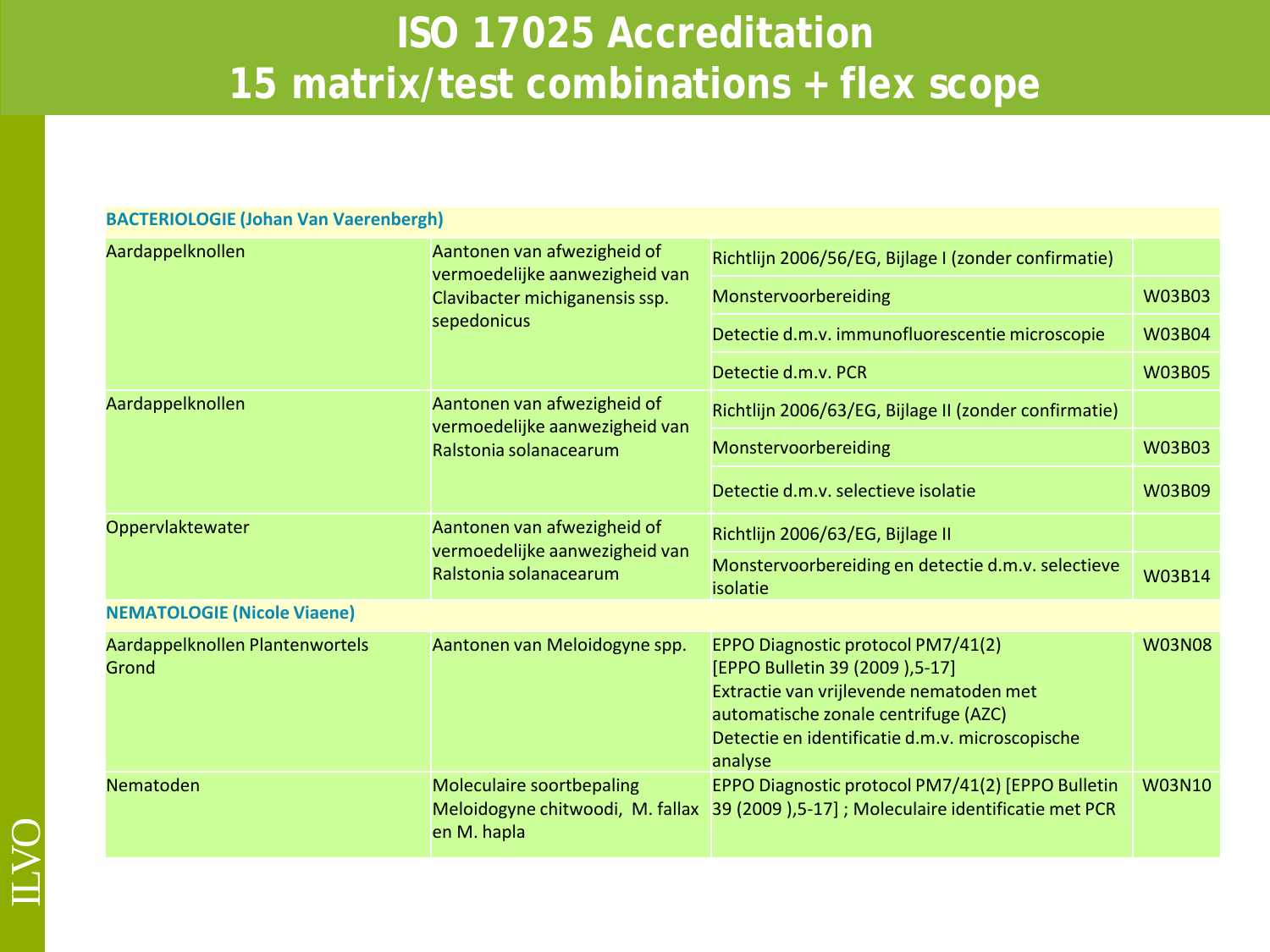| <b>VIROLOGY (Kris De Jonghe)</b>            |                                                                                                                                                                       |                   |               |  |  |
|---------------------------------------------|-----------------------------------------------------------------------------------------------------------------------------------------------------------------------|-------------------|---------------|--|--|
| <b>Matrix</b>                               | <b>Parameter</b>                                                                                                                                                      | Method            | Internal code |  |  |
| Plants and multiplication<br>material $(*)$ | Screening for the absence or suspected presence or plant viruses ELISA method                                                                                         |                   | W03V09        |  |  |
| Plants and multiplication<br>material $(*)$ | Detection of plant pathogenic viroids, viruses and 'Candidatus<br>Liberibacter' by means of sequence-specific probe based real-<br>time (RT-)PCR (general procedure). | q(RT-)PCR methode | W03V10        |  |  |

#### **(\*) Flexibele scope**

In the framework of his accreditation, the laboratory has the permission to determine all parameters belonging to the group (of parameters) listed in the second column for the corresponding matrices belonging to the group (of matrices) mentioned in the first column. This permission is given provided that an appropriate validation is performed in accordance with the global validation concept as stipulated in the quality system of the laboratory. At any time, and at the request of any applicant, the laboratory keeps an updated list of the specific parameters and matrices covered by the above description.

#### Scope: general description focussing on the method. However:

Three additional documents, linked to W03V09 and W03V10:

- 1. List of organism/matrix combinations in the flex scope (ELISA and qPCR)
- 2. Respective decision schemes
- 3. Specific requirements for each of the organism/matrix combinations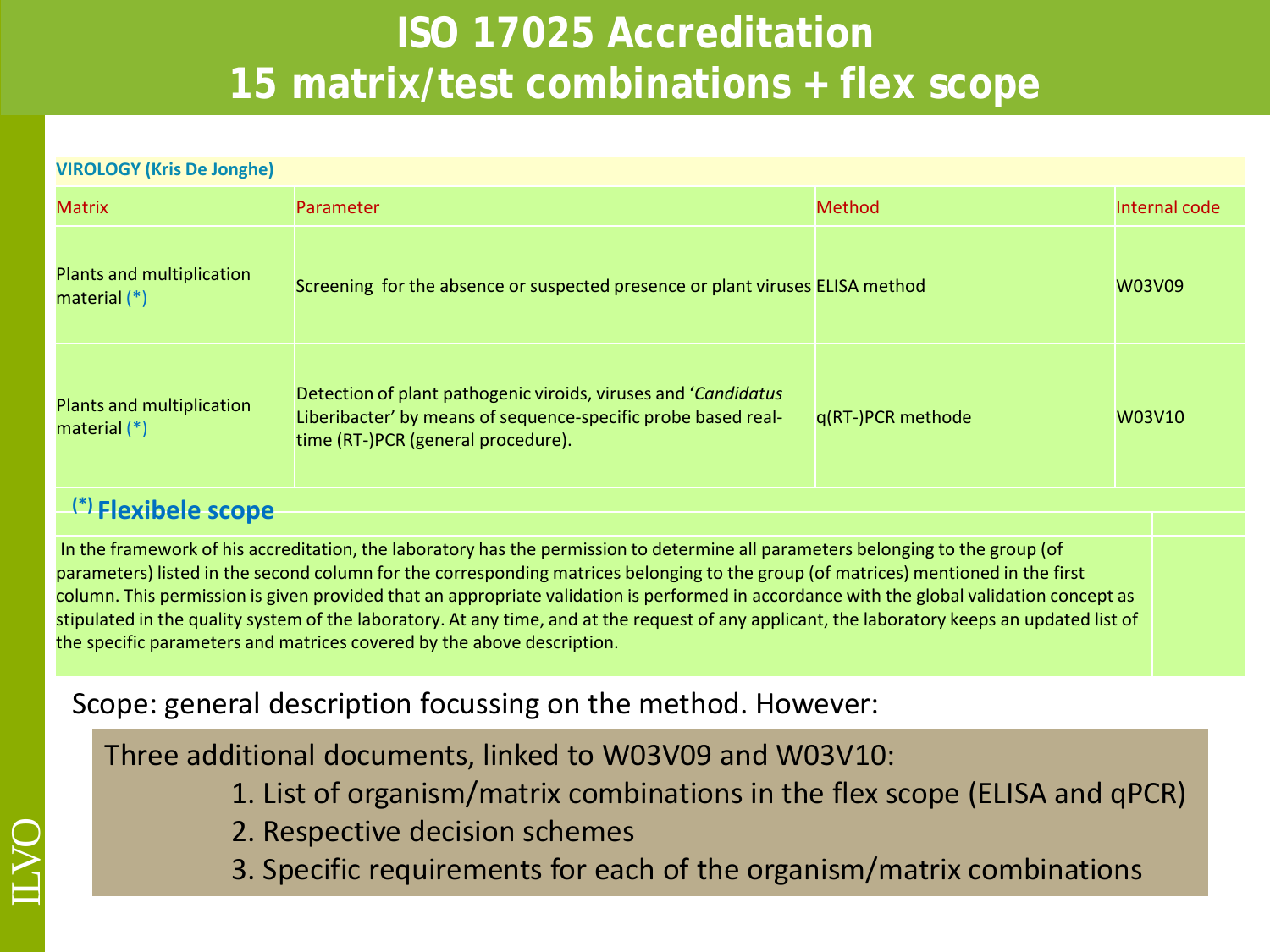#### **Flex scope @ ILVO**

**Aim: Offer quality, assure traceability & organisation, meeting client demand** 

ISO 17025 standard

**Starting point:** fixed scope on a variety of method/organism/matrix combinations (since 2008)

**Question**: How to move towards more flexibility ?

**Implication**: Move from more control to more trust

**Problem**: General flexible scope "Diagnosis of plant pathogens" and staying within the boundaries of the ISO 17025 is not possible

> *constraints*: level of validation, "measure" expertise, availability of ref. material, use of controls (spec. samples of unknown ethiology)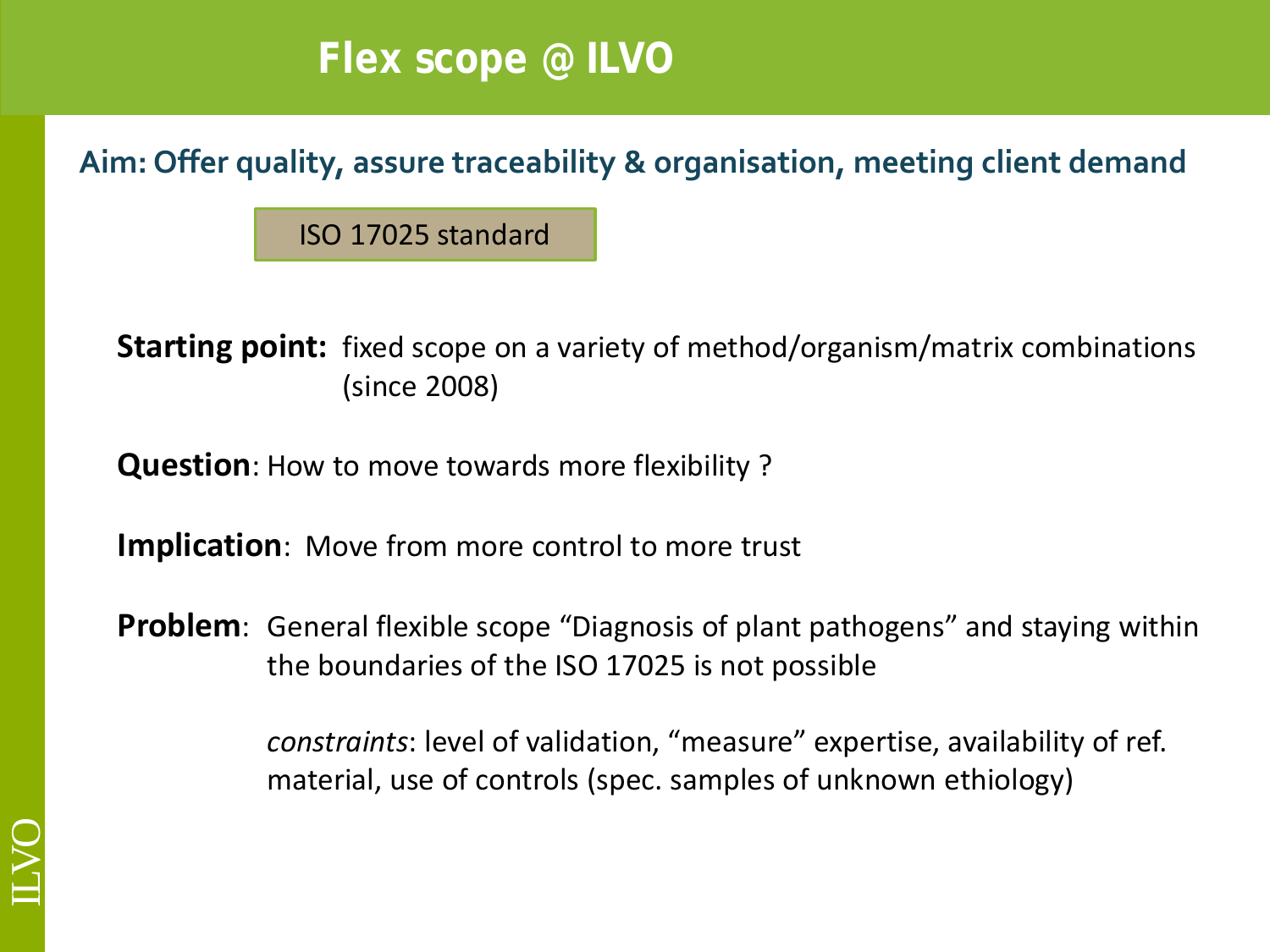## **Flex scope @ ILVO**

ILVO choice: Flexibility created around generally accepted methods

Real-time PCR ELISA

- Supported by international standards (EPPO)

ILVO

- Supported by TPS results (EPPO, ERA-net projects, EU projects, etc.)
- Still a high level of control ("fixed parameters") on results leaving the lab under the scope:
	- No freedom of choice to include non controlled methods (not lab validated methods)
	- $\sim$  Never deviate from lab validated protocols, irrespective of the experts' judgement
	- Specific procedure to be followed when the lab wants to include new targets, new matrices, new strains, etc. in the scope. ("Procedure introduction of a new….")
	- Always perform an additional lab validation, on key parameters + literature information (sampling, LOD, specificity, accuracy, etc) – less burden on repeatability, reproducibility, robustness
	- $\sqrt{ }$  Strict rules on internal Quality assurance (1/2/3 line controls (incl. PTs), internal audits, traceability, etc.)
- However: no immediate need to have an external audit first, before these additions can be added to the scope (trust)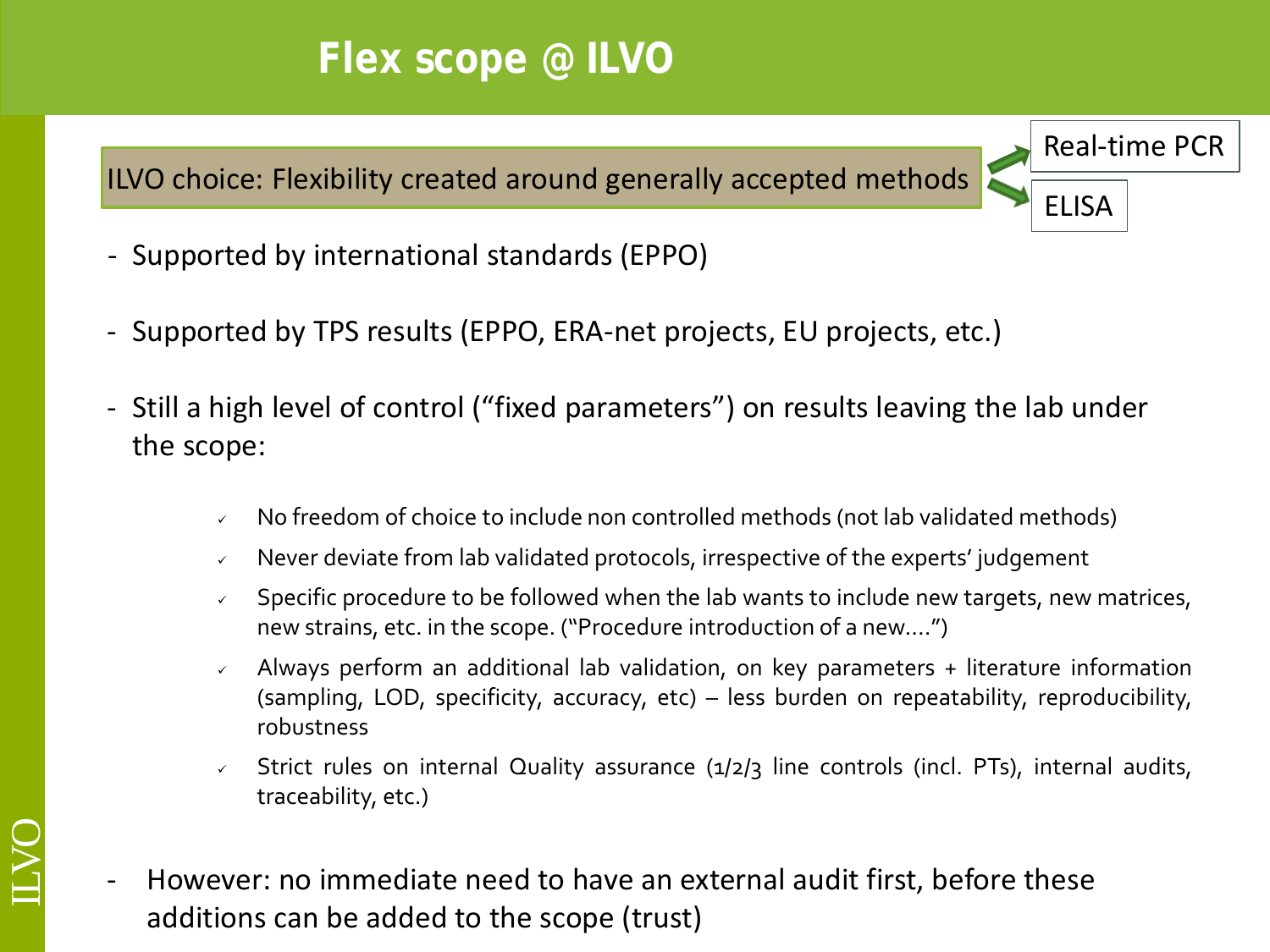#### **Flex scope @ ILVO**

ISO 17025 limitations for a broad Plant Health diagnosis scope

- How to include the expertise of the diagnostician & diagnosis aspects?

Split the decision process and the wet lab activities in

- **pre-analysis** (expertise, drafting of a decision tree) and
- **actual analysis in the lab**

*Organise around groups of methods* 

(tests for organism/matrix combinations = analytical flex scope as currently applicable within the ISO17025 boundaries) ??

*Assess and fix the level of validation for each test based on Risk Analysis*

Alternative ….

New separate quality label for Plant Health laboratories of excellence in addition to the analytical flex scope (ISO 17025) ?